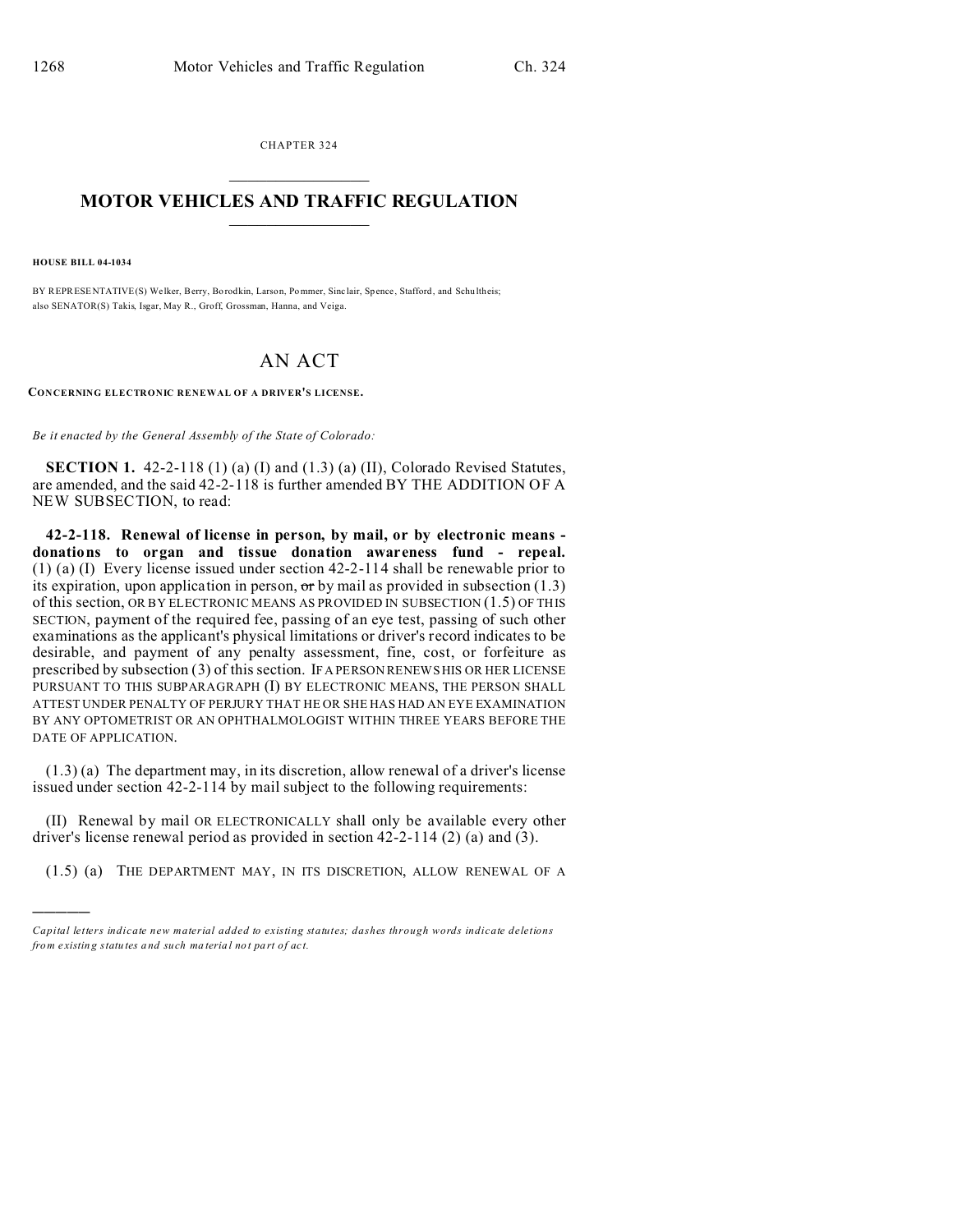DRIVER'S LICENSE ISSUED UNDER SECTION 42-2-114 BY ELECTRONIC MEANS TO DRIVERS AT LEAST TWENTY-ONE YEARS OF AGE OR OLDER AND UNDER SIXTY-ONE YEARS OF AGE.

(b) PURSUANT TO SECTIONS 24-19.5-103 (3) AND 29-11.5-103 (3), C.R.S., THE DEPARTMENT SHALL NOT ALLOW ANY THIRD-PARTY CHARGES THAT MAY BE ASSESSED TO COMPLETE THE ELECTRONIC TRANSACTION TO REDUCE THE AMOUNT OF REVENUE THAT WOULD OTHERWISE BE REQUIRED TO BE DISTRIBUTED TO THE HIGHWAY USERS TAX FUND.

(c) EVERY APPLICANT FOR RENEWAL OF A DRIVER'S LICENSE BY ELECTRONIC MEANS SHALL SUBMIT THE FOLLOWING TO THE DEPARTMENT:

(I) PAYMENT OF THE REQUIRED FEE; AND

(II) PAYMENT OF ANY PENALTY ASSESSMENT, FINE, COST, OR FORFEITURE AS PRESCRIBED BY SUBSECTION (3) OF THIS SECTION.

(d) TO IMPLEMENT ELECTRONIC RENEWAL OF A DRIVER'S LICENSE PURSUANT TO THIS SECTION, THE DEPARTMENT SHALL:

(I) SUBMIT TO THE COMMISSION ON INFORMATION AND TECHNOLOGY WITHIN THE OFFICE OF INNOVATION AND TECHNOLOGY CREATED IN THE OFFICE OF THE GOVERNOR FOR THE COMMISSION'S REVIEW AND APPROVAL THE DEPARTMENT'S PLAN FOR THE RENEWAL OF A DRIVER'S LICENSE BY ELECTRONIC MEANS;

(II) DEVELOP AND IMPLEMENT ELECTRONIC RENEWAL OF A DRIVER'S LICENSE IN A MANNER THAT IS CONSISTENT WITH THE NATION'S POLICY ON NATIONAL SECURITY AND IN CONFORMANCE WITH FEDERAL AND STATE LAW FOR HOMELAND SECURITY;

(III) DEVELOP AND IMPLEMENT AN INFORMATIONSECURITY PROGRAM AND UTILIZE A LAYERED SECURITY APPROACH WHICH SHALL CONSIST OF THE FOLLOWING:

(A) A BUSINESS IMPACT ANALYSIS THAT ASSESSES THE CRITICALITY OF SERVICES;

(B) A RISK OR SECURITY ASSESSMENT THAT IDENTIFIES VULNERABILITIES OF THE SYSTEM;

(C) A RISK MANAGEMENT PROCESS;

(D) A CONTINGENCY PLAN FOR DISASTER RECOVERY OF INFORMATION AND SERVICES AND BUSINESS CONTINUITY;

(E) PROCEDURES THAT IDENTIFY SECURITY SAFEGUARDS FOR ASSET PROTECTION;

(F) A SECURE ARCHITECTURAL DESIGN;

(G) SECURITY AWARENESS AND TRAINING PROGRAMS; AND

(H) MONITORING AND AUDIT SYSTEMS FOR BACK-END REVIEWS TO EVALUATE